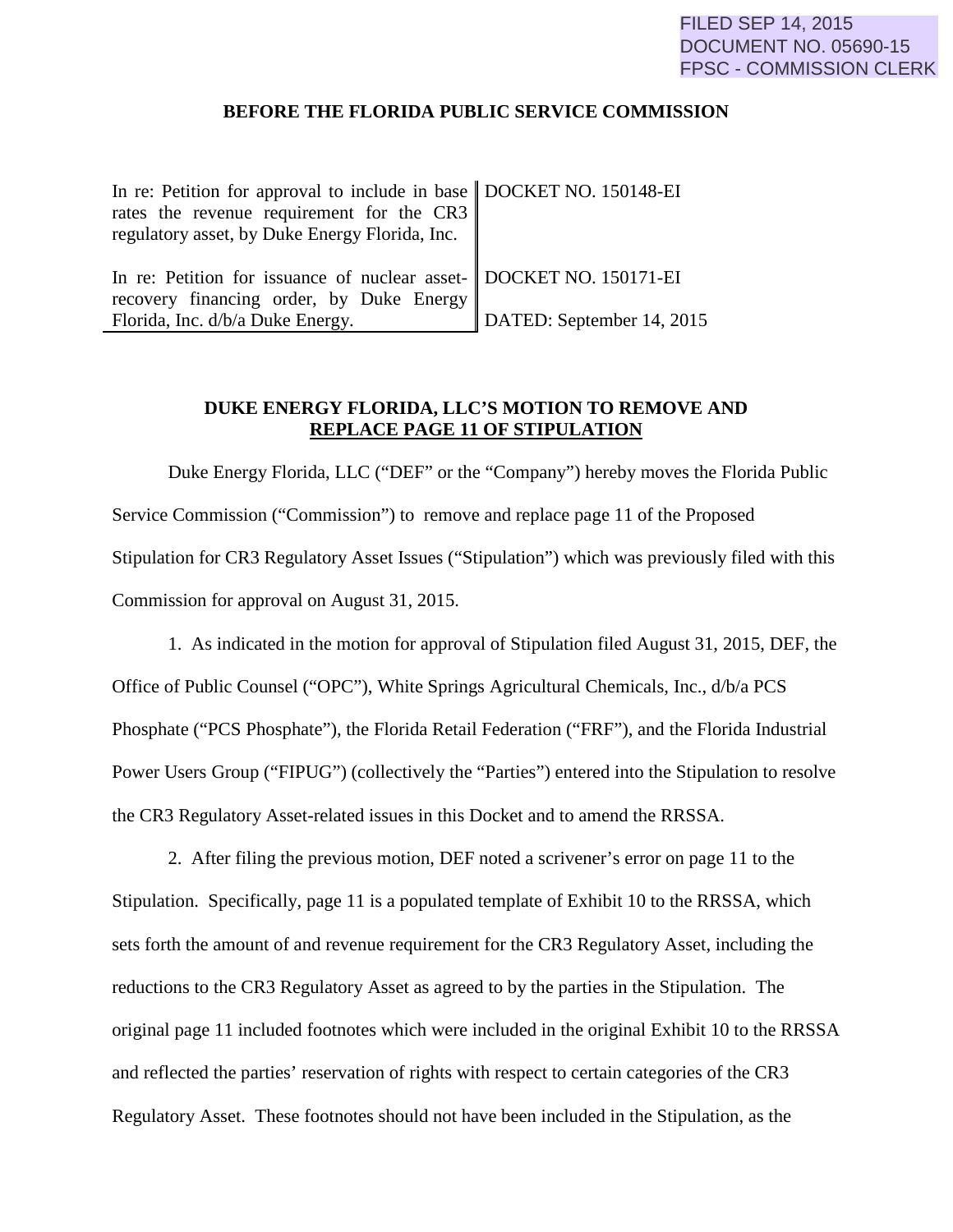Stipulation is intended to resolve all issues between the Parties as to the calculation of the CR3 Regulatory Asset.

3. Accordingly, and to ensure that the intent of the Parties with respect to the Stipulation is maintained, DEF requests that the original page 11 be removed and replaced with the attached new page 11, which omits the footnotes. DEF is authorized to represent that OPC, FRF, and FIPUG support the motion to remove and replace page 11, and as of the time of filing this motion, DEF had not yet received a position from PCS Phosphate.

WHEREFORE, DEF respectfully requests that the Commission approve the removal and replacement of the attached page 11 to the Stipulation.

Respectfully submitted this 14<sup>th</sup> day of September, 2015.

*/s/ Dianne M. Triplett*  DIANNE M. TRIPLETT Associate General Counsel DUKE ENERGY FLORIDA, LLC Post Office Box 14042 St. Petersburg, Florida 33733-4042 Telephone: (727) 820-4692 Facsimile: (727) 820-5041 Email: dianne.triplett@duke-energy.com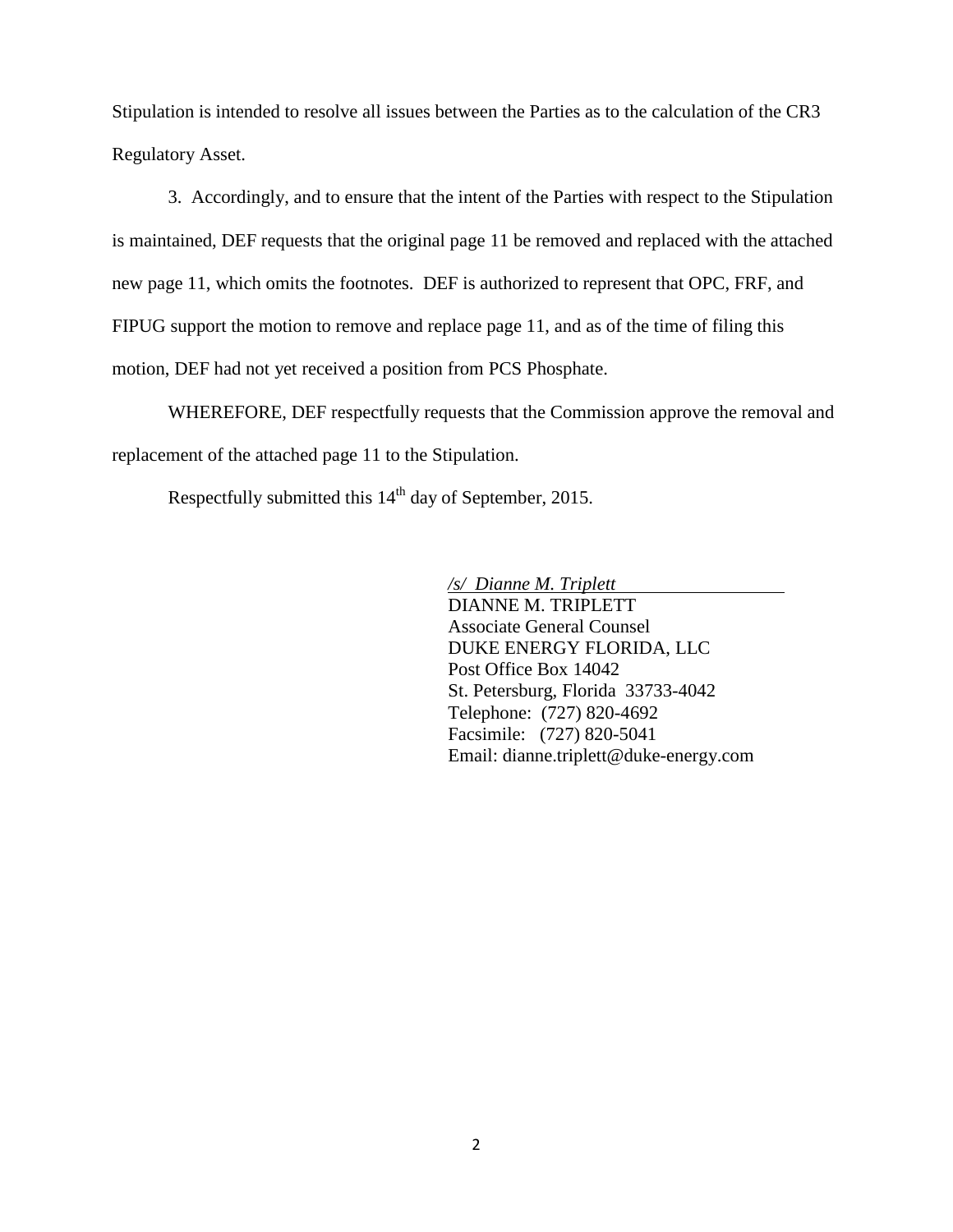# **CERTIFICATE OF SERVICE**

I HEREBY CERTIFY that a true and correct copy of the foregoing has been furnished via electronic mail to the following this  $14<sup>th</sup>$  day of September, 2015.

|                                                                                                                                                                                                                                                                                                                                                 | /s/ Dianne M. Triplett                                                                                                                                                                                                                                                      |
|-------------------------------------------------------------------------------------------------------------------------------------------------------------------------------------------------------------------------------------------------------------------------------------------------------------------------------------------------|-----------------------------------------------------------------------------------------------------------------------------------------------------------------------------------------------------------------------------------------------------------------------------|
|                                                                                                                                                                                                                                                                                                                                                 | Attorney                                                                                                                                                                                                                                                                    |
| Rosanne Gervasi<br>Keino Young<br>Kelley Corbari<br>Leslie Ames<br>Theresa Tan<br>Office of the General Counsel<br>Florida Public Service Commission<br>2540 Shumard Oak Blvd.<br>Tallahassee, FL 32399-0850<br>kyoung@psc.state.fl.us<br>kcorbari@psc.state.fl.us<br>lames@psc.state.fl.us<br>ltan@psc.state.fl.us<br>rgervasi@psc.state.fl.us | <b>Charles Rehwinkel</b><br>J. R. Kelly<br>Office of Public Counsel<br>c/o The Florida Legislature<br>111 West Madison Street, Room 812<br>Tallahassee, Florida 32399-1400<br>kelly.jr@leg.state.fl.us<br>rehwinkel.charles@leg.state.fl.us<br>woods.monica@leg.state.fl.us |
| Florida Industrial Power Users Group<br>c/o Moyle Law Firm, P.A.<br>Jon C. Moyle, Jr.<br>Karen A. Putnal<br>118 North Gadsden Street<br>Tallahassee, Florida 32301<br>jmoyle@moylelaw.com<br>kputnal@moylelaw.com                                                                                                                               | <b>PSC Phosphate – White Springs</b><br>c/o James W. Brew<br>Owen J. Kopon<br>Stone Mattheis Xenopoulos & Brew, PC<br>1025 Thomas Jefferson Street, NW<br>Eighth Floor, West Tower<br>Washington, DC 20007-5201<br>jbrew@smxblaw.com<br>ojk@smxblaw.com                     |
| Joseph Fichera<br>Saber Partners, LLC<br>44 Wall Street<br>New York, NY 10005<br>jfichera@saberpartners.com                                                                                                                                                                                                                                     | Dean E. Criddle<br>Orrick, Herrington & Sutcliffe<br>405 Howard Street, #11<br>San Francisco, CA 94105<br>dcriddle@orrick.com                                                                                                                                               |